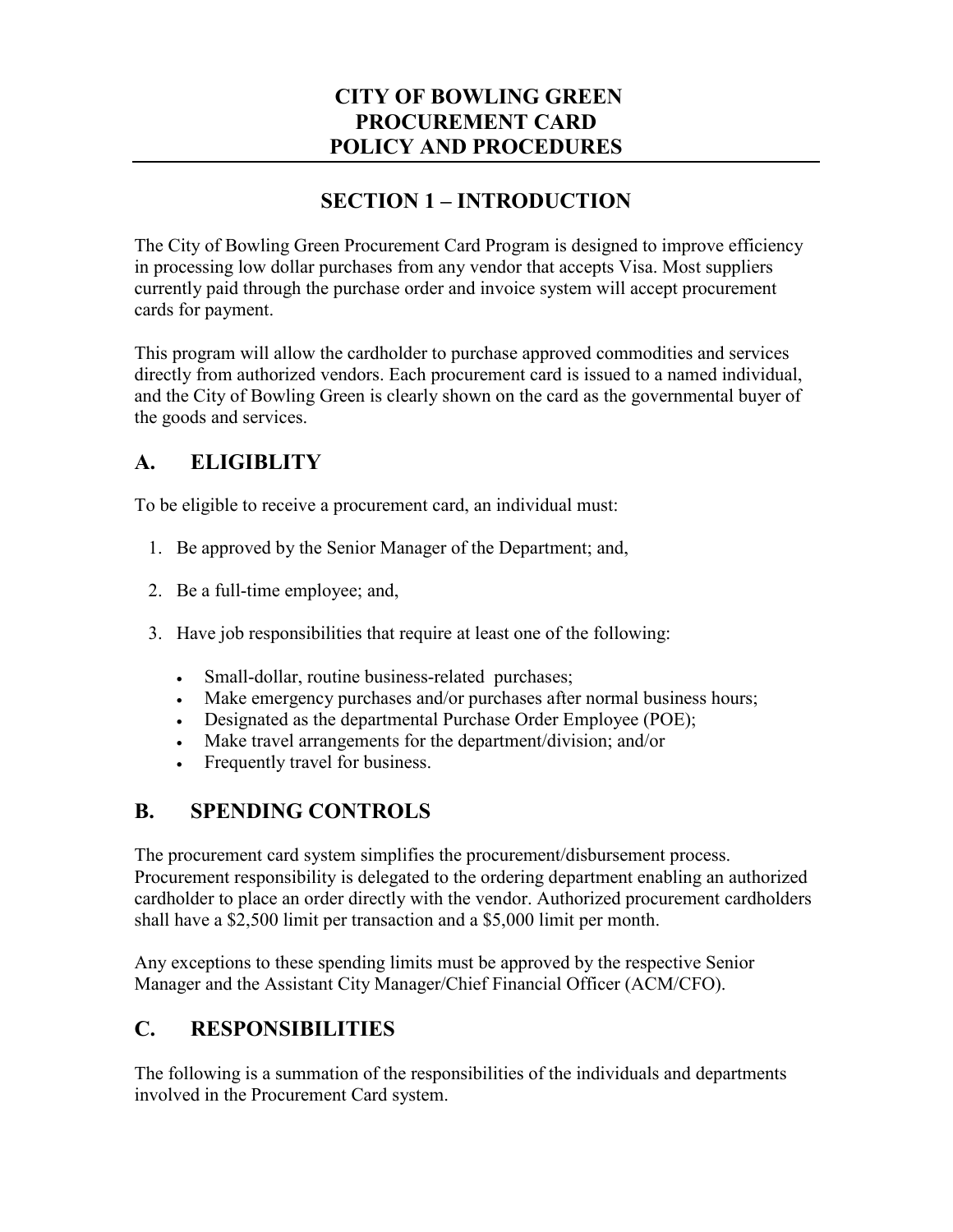#### **1. CARDHOLDER**

- Thoroughly review Policy & Procedures and sign Employee Acceptance Form
- Hold and secure procurement card
- Order materials and services
- Obtain sales receipt or other acceptable documentation at time of purchase
- Review receipt for tax exemption and take appropriate action to ensure City's tax exemption is honored
- Submit sales receipt and general ledger account information to POE
- Identify charges to be disputed
- Report accidental misuse to appropriate Senior Manager and departmental POE
- Attend required training sessions

#### **2. POE**

- Electronically scan receipts to department folder on weekly basis
- Monitor budget allocation and charges
- Perform online maintenance of general ledger accounting, including verification of appropriate general ledger account per charge and purchase description
- Assist cardholders with disputed items
- Collect cards from cardholders who end or transfer employment
- Review and reconcile monthly statement
- Obtain Senior Manager approval for each procurement card transaction
- Report misuse of card to appropriate cardholder and appropriate Senior Manager
- Attend required training sessions

#### **3. SENIOR MANAGER**

- Review monthly statement and approve each procurement card transaction via online website by scheduled deadline, or assign to designee
- Approve procurement cards for designated employees
- Approve spending limit changes for department cardholders
- Set departmental spending limits within established policy guidelines
- Notify ACM/CFO and Program Administrators of terminated or lost/stolen cards
- Recommend appropriate action to Human Resources for misuse of card

#### **4. HUMAN RESOURCES**

- Review Senior Manager action recommendations regarding misuse of procurement card and advise or recommend alternatives
- Maintain appropriate disciplinary documentation in personnel file

#### **5. ASSISTANT CITY MANAGER/CHIEF FINANCIAL OFFICER OR DESIGNEE**

- Maintain procedures and cardholder guides/manuals
- Maintain Merchant Category Classification (MCC) Code availability
- Participate in billing dispute resolutions as necessary
- Preapprove and authorize all gift certificate purchases
- Monitor and periodically audit transactions to confirm policy compliance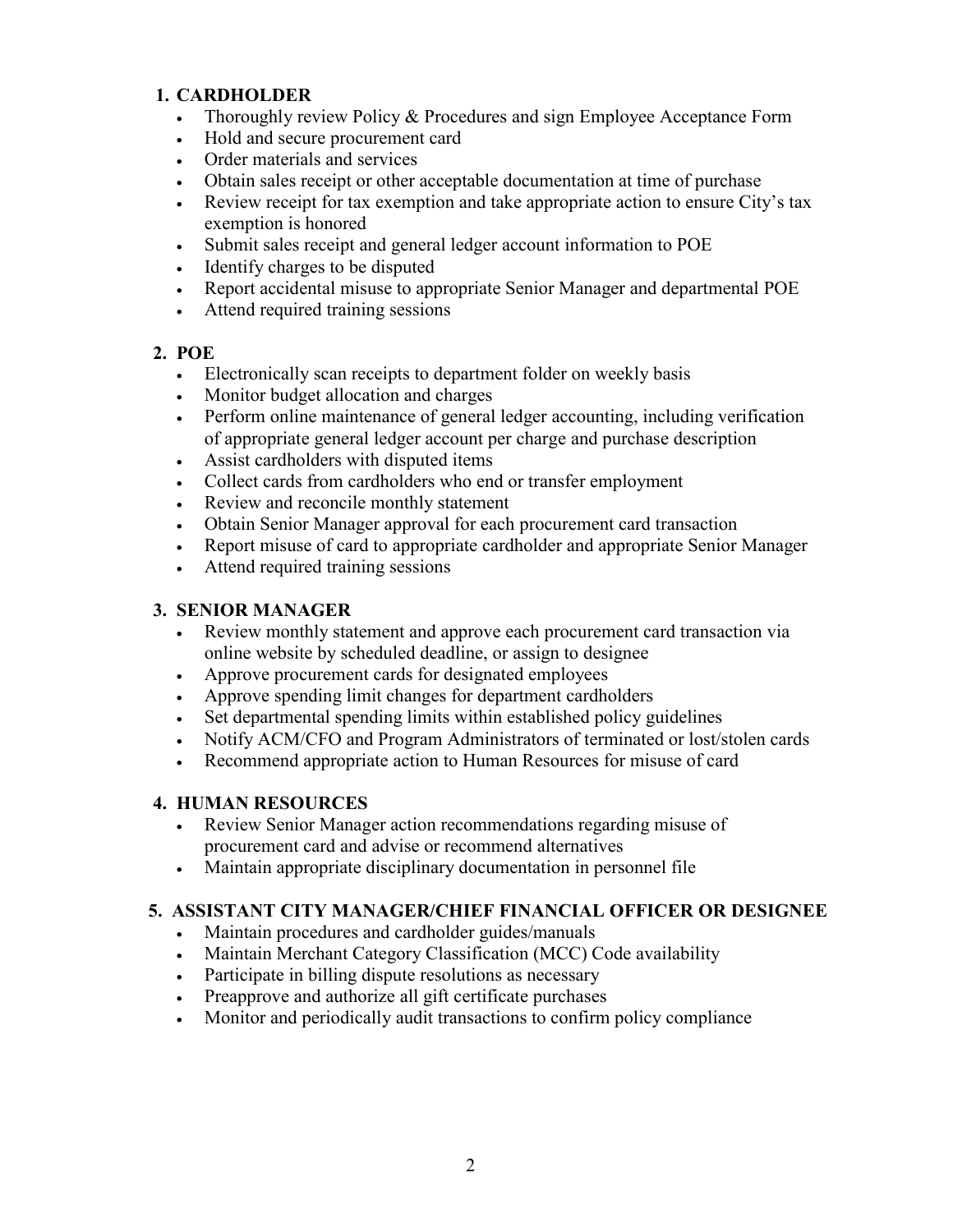#### **6. PROGRAM ADMINISTRATOR(S) AND/OR DESIGNEE**

- Coordinate issuance and cancellation of cards
- Coordinate online maintenance transaction updates and approval deadlines with POEs and Senior Managers
- Monitor policy compliance and recommend improvements to plan
- Provide training to Cardholders, POEs and Senior Managers on Policy & Procedures, online maintenance, transaction approvals and new features
- Monitor use of temporary procurement cards
- Process approved procurement card updates, such as request of new cardholder and transaction limit changes
- Import procurement card transactions from bank website to City financial system
- Monitor MCC usage and modify as necessary

## **SECTION II – PROCEDURES**

### **A. ASSIGNMENT AND CONTROL OF THE PROCUREMENT CARD**

#### **1. REQUESTS FOR AND ISSUANCE OF PROCUREMENT CARDS**

- a. Procurement cards will be issued to individual employees who frequently purchase goods and services in single purchase amounts of \$2,500 or less.
- b. The procurement card will have the employee's name, the City's name, the City's tax exemption number, the City's logo, and the expiration date.
- c. All requests for new procurement cards must be made by a Senior Manager.
- d. All requests for new cardholders or for changes to current cardholders will be made by submitting an electronic Request for Change form, approved by the respective Senior Manager and the ACM/CFO, which will be forwarded to the Program Administrator.
- e. When the Program Administrator receives a procurement card from the issuing card company for a cardholder, the cardholder will be required to accept the procurement card program conditions by signing the Employee Acceptance Form attached to the Procurement Card Procedures and attend an upcoming training session.
- f. The Program Administrator will notify the requesting department upon the issuance of all procurement cards.

### **2. LOST OR STOLEN PROCUREMENT CARDS**

If a procurement card is lost or stolen, the cardholder must immediately notify US Bank at 1-800-523-9078 and the POE or department representative of the respective department. The POE or Senior Manager shall immediately or soon as reasonably possible notify the ACM/CFO and Program Administrator of the loss.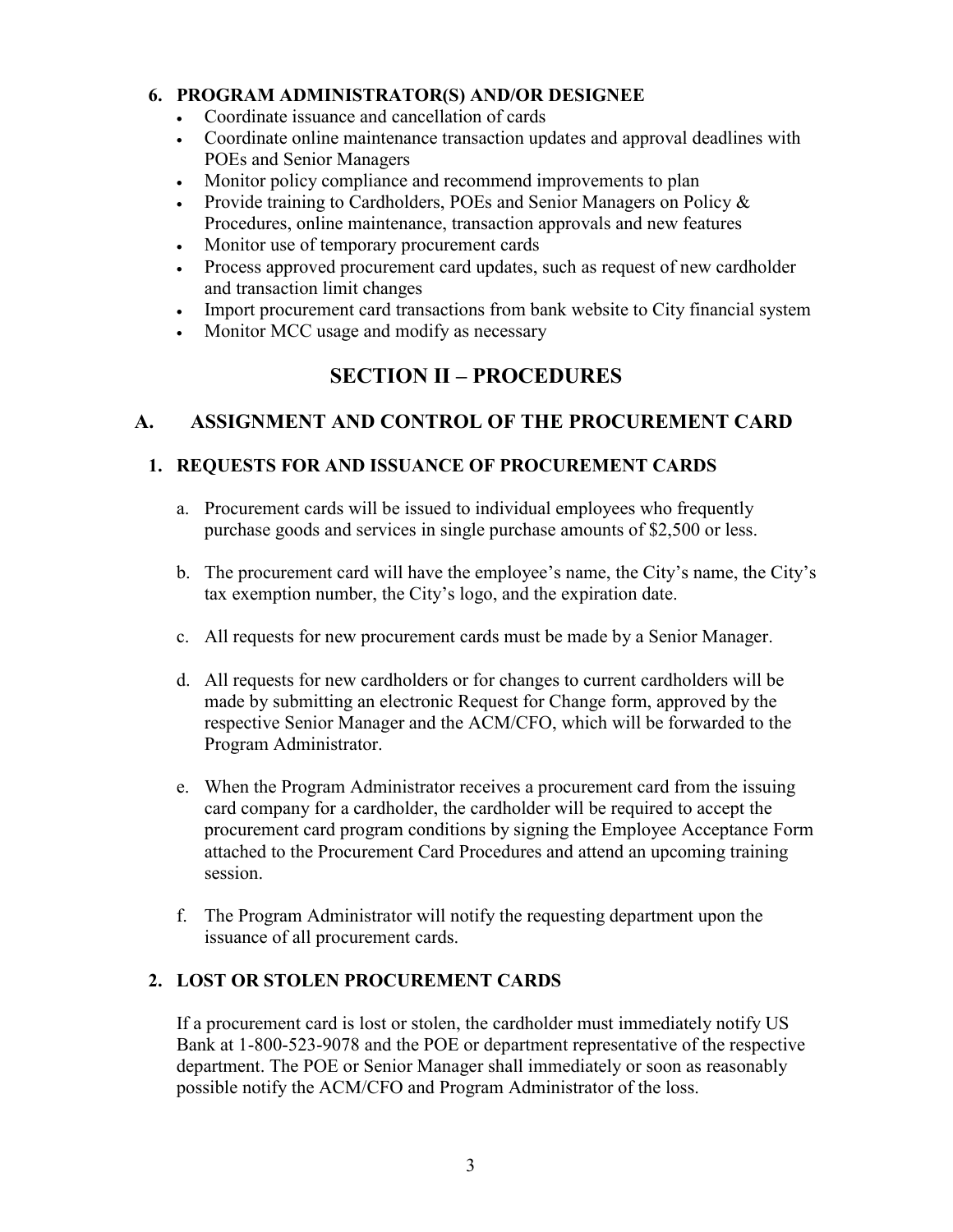#### **3. TERMINATION OR TRANSFER OF CARDHOLDER**

- a. When an employee ends his or her employment or is transferred to another department, the Senior Manager or POE must collect the procurement card and cut it in half. The department must then submit the card to the Program Administrator along with a Procurement Card Change form. A copy of the form will be filed with procurement card records.
- b. If the department is unable to collect the procurement card when an employee terminates, the Senior Manager or POE of the department must immediately notify the ACM/CFO and Program Administrator. The Program Administrator will ensure that the card is canceled.

### **B. LIMITATION ON USE OF PROCUREMENT CARDS**

#### **1. CARDHOLDER USE ONLY**

The procurement card may be used only by the employee whose name is embossed on the card. No other person is authorized to use the card without written and signed documentation from the cardholder.

#### **2. CITY PURCHASES ONLY**

#### **Personal use of the procurement card is prohibited. Any such use will require immediate reimbursement and may result in disciplinary action and possible dismissal.**

The City is liable for all charges made on the procurement card. However, the ultimate responsibility for use of the procurement card rests with the cardholder. Any intentional use of the card for personal and/or unauthorized purposes could be interpreted as fraud and disciplinary action may be taken, up to and including termination, in accordance with the City's Administrative Personnel Policy and Procedures Manual.

The following is a list of activities that may result in disciplinary action or loss of procurement card privileges, or both. This list should not be construed as allinclusive:

- a. Any intentional purchase of alcoholic beverages or any substance, material or service which violates the City's policy;
- b. Allowing an unauthorized user to utilize the procurement card;
- c. Splitting a purchase to circumvent the dollar limitations set forth for the procurement card and purchasing policies;
- d. Using another cardholder's procurement card to circumvent the purchase limit assigned to either cardholder;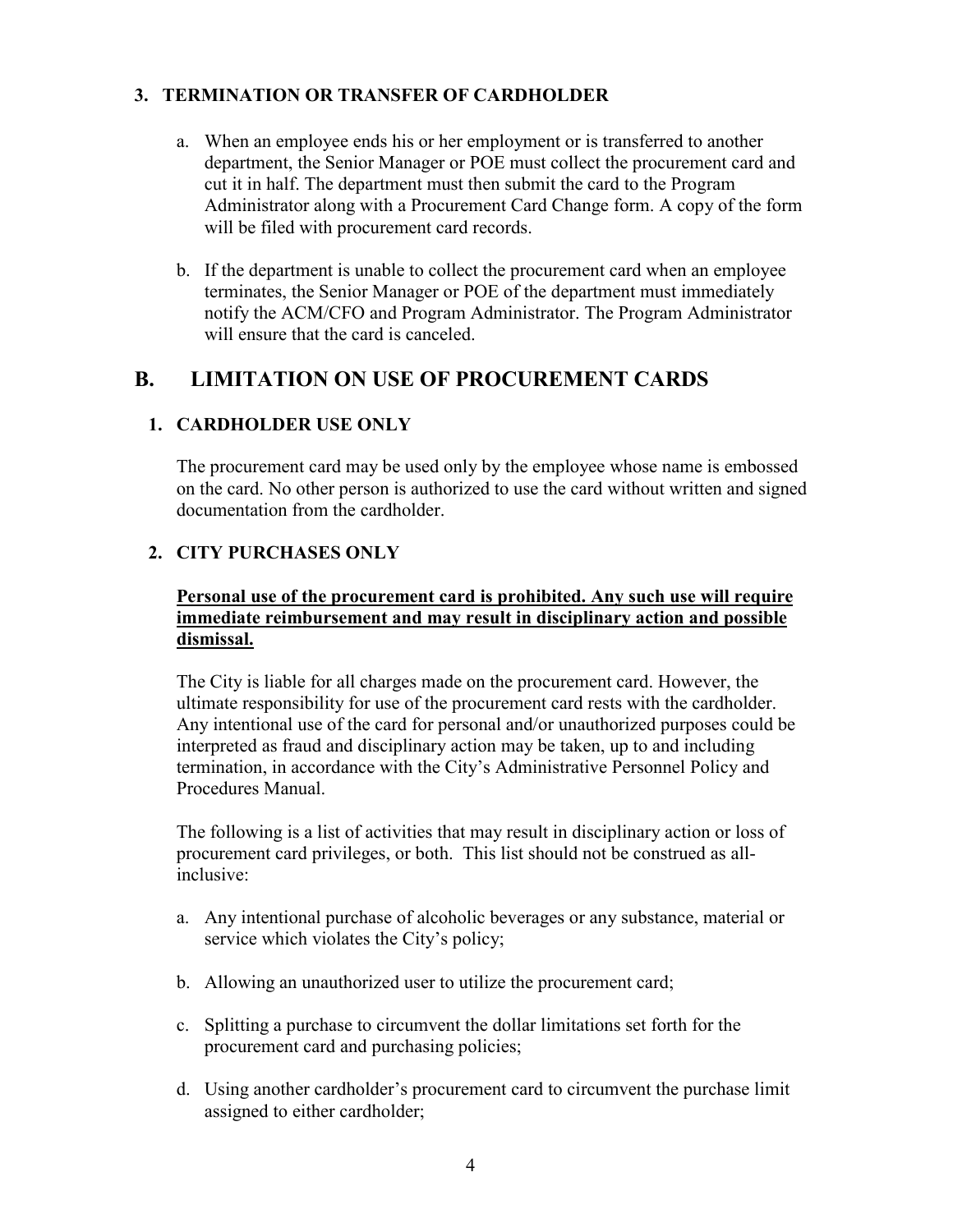- e. Failure to provide approved documentation of purchases within specified time limits;
- f. Failure to report a lost or stolen procurement card;
- g. Failure to provide a receipt for purchases may result in the employee reimbursing the City for the purchase; and/or
- h. Failure to obtain pre-approval from ACM/CFO, or designee, for purchase of gift certificate.

Any incidence of unauthorized use of the procurement card (intentional or unintentional) shall be reported to the appropriate Senior Manager, as soon as the cardholder is made aware of the charge; whether that is immediately following the purchase, or upon receipt and review of the monthly procurement card statement by the department.

#### **3. UNAUTHORIZED / UNVERIFIED PURCHASES**

If the Senior Manager or ACM/CFO cannot be satisfied that the purchase was necessary and for official use, or the purchase of gift certificates was not preapproved by the ACM/CFO, the cardholder must provide either a credit invoice proving the item(s) was returned for credit or a personal check for the full amount of the purchase, plus interest and all other charges made by the procurement card company. Checks must be made payable to the "City of Bowling Green" and submitted to the Finance Department with an explanation and general ledger account number to credit.

Acceptance of the procurement card authorizes the City to withhold unauthorized expenditures from the employee's pay until the unauthorized purchase has been reimbursed in full.

The Human Resources Director and City Manager shall be made aware of all such circumstances and any action taken by the supervisor as a result of the unauthorized use of the procurement card.

#### **4. SALES TAX EXEMPTION**

The City of Bowling Green is exempt from Kentucky state sales tax and state sales tax should not be charged by the vendor. Upon request, the Accounting Division will provide the vendor with a sales tax exemption certificate. If sales tax is charged, the cardholder should contact the vendor directly to request a credit.

### **C. PROCEDURES FOR MAKING AND PAYING FOR PURCHASES**

#### **1. DOCUMENTATION**

All receipts / documentation must include the following minimum information: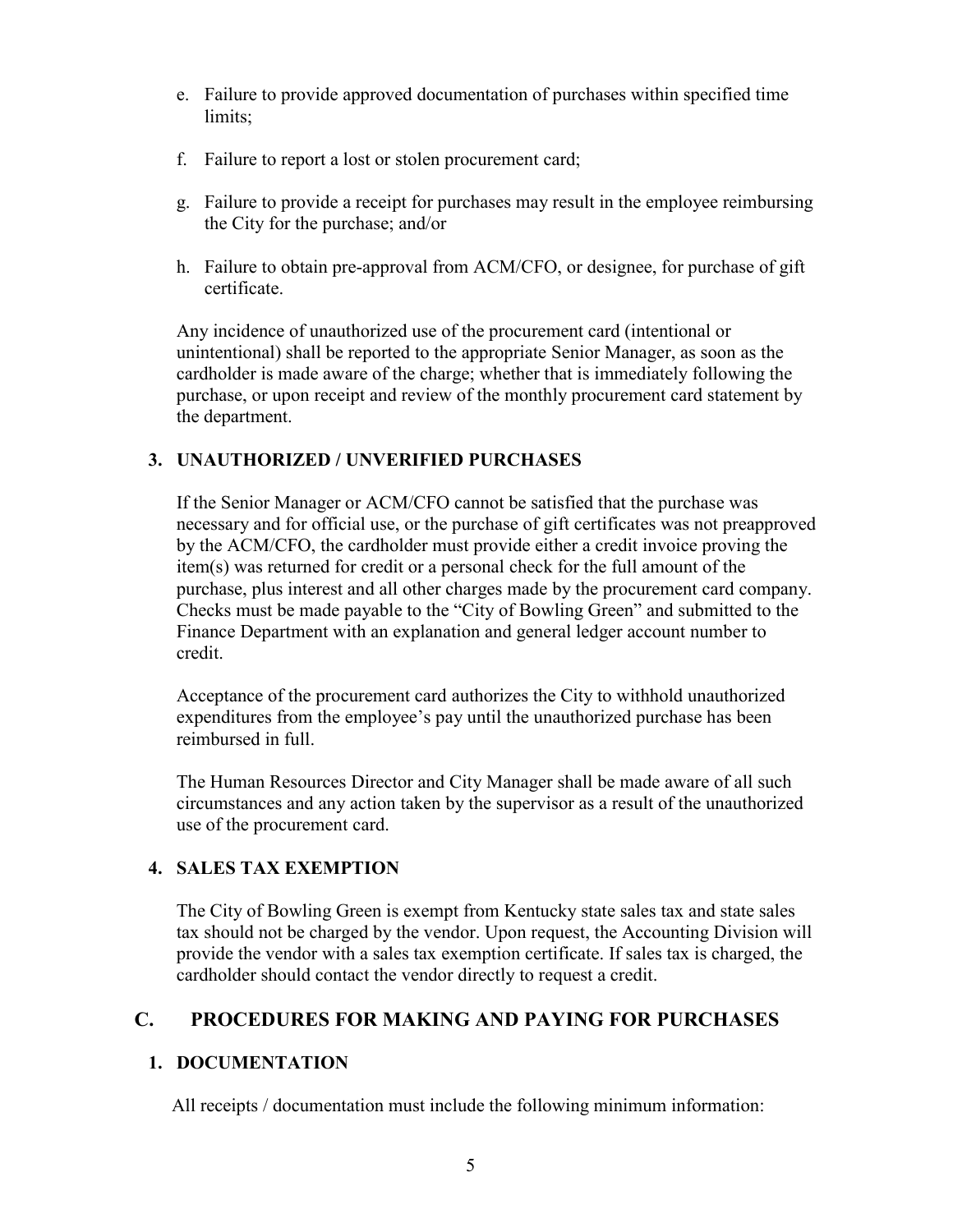- a. Vendor name,
- b. Date of purchase,
- c. Description and quantity of each item purchased,
- d. Per item costs, if available from the merchant,
- e. Total cost of the transaction,
- f. Cardholder name and card number,
- g. Gift Certificate documentation must include approval by ACM/CFO, reason and recipient(s) of gift certificate, and
- h. Food and meal purchases are allowable for City sponsored meetings and events. Food and meal purchases shall be documented with detailed receipts showing the food items purchased plus any tip, the reason for the meal, and a list of those in attendance.

If any of the above is not presented on the receipt or provided documentation, the Cardholder or POE must hand write the missing information**.** 

#### **2. TELEPHONE/INTERNET ORDERS**

- a. The cardholder shall request the customer's copy of the invoice be sent with the order or provided by email or fax. Cardholder should review for accuracy and forward to POE. Packing slips are not sufficient documentation.
- b. Invoices should identify the merchandise purchased. If the merchandise is not sufficiently identified on the invoice provided by the merchant, the cardholder should describe the merchandise sufficiently for the Senior Manager to determine that the purchase was authorized and for business purposes.

#### **3. MISSING DOCUMENTATION**

If the cardholder does not have an invoice or other documentation of the transaction to support the purchase for the card statement, he/she must obtain a duplicate. Repeated incidents of missing documentation may result in the cancellation of the employee's procurement card and/or disciplinary action by the appropriate Senior Manager.

a. If the cardholder is unable to secure a duplicate receipt, the Certificate of Lost Receipt form must be completed and signed by the respective Senior Manager. Acceptance of the form is at the discretion of the Senior Manager.

#### **4. PAYMENT PROCEDURES**

- a. Cardholder purchases item, secures receipt and forwards to Departmental POE with general ledger expense account number to be charged. Verifies no sales tax was charged.
- b. POE verifies general ledger account number and updates default expense account online through bank website and provides a description of purchase.
- c. POE, or designee, monitors procurement spending online throughout the month.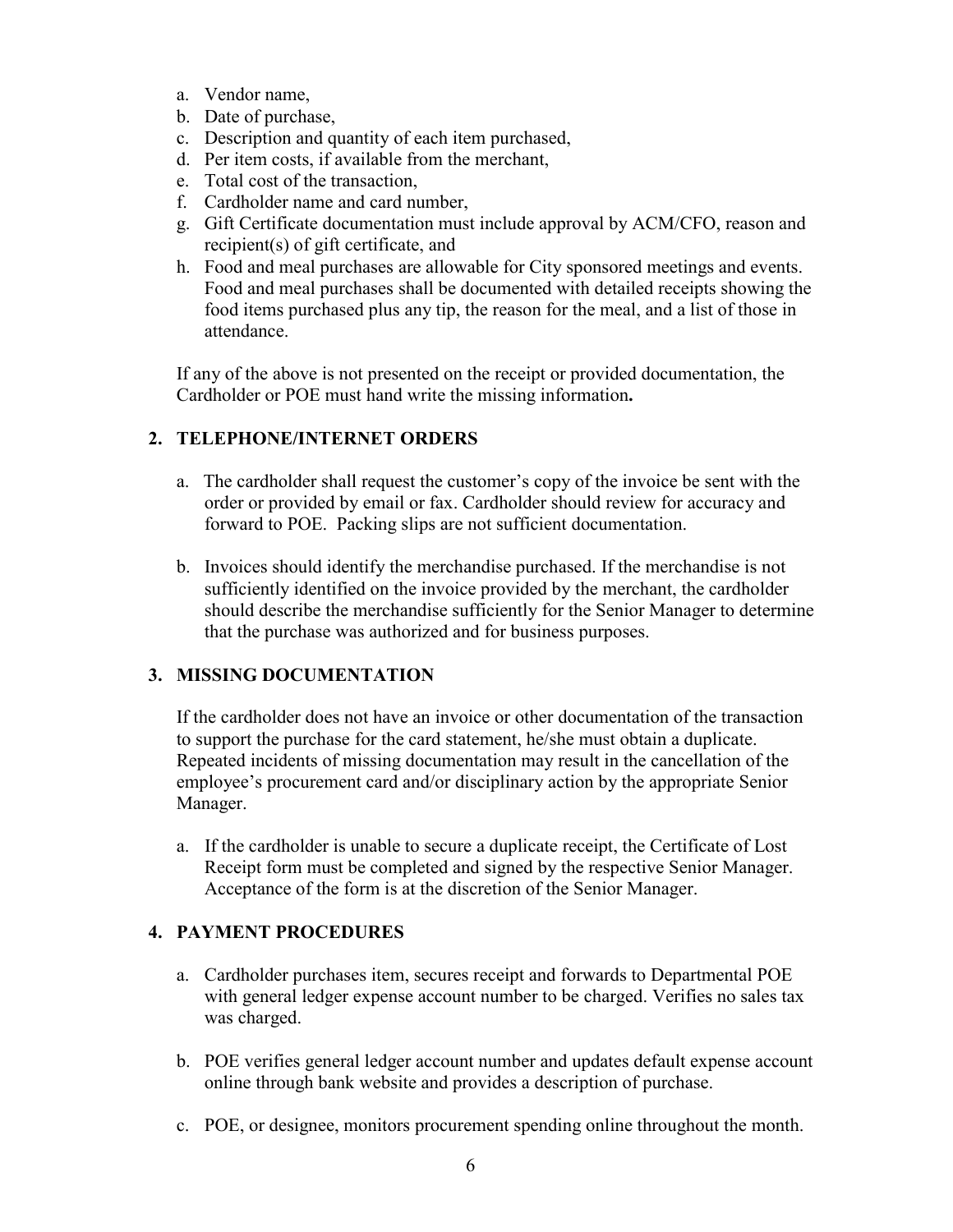- d. POE reconciles monthly statement and verifies all expense accounts have been updated and transactions approved.
- e. Senior Manager, or designee, approves transactions electronically online through bank website.
- f. POE scans original receipts and forwards to Accounting for review and recordkeeping.
- g. Procurement Card statement is paid via ACH on a pre-determined basis each month and posted to the general ledger weekly.
- h. Program Administrator or designee uploads procurement card transaction import to the City's financial software to update the general ledger.

#### **D. DISPUTES**

- 1. If items purchased with the procurement card are defective, the cardholder must return the item(s) to the vendor for replacement or credit. If the vendor refuses to replace or correct the faulty item or service, the purchase will be considered in dispute.
- 2. The cardholder should then notify the respective departmental POE. The POE will notify the Program Administrator and initiate the dispute process via the bank's online website. Documentation of the disputed transaction should be forwarded to the Program Administrator for filing.

#### **E. REVIEW OF PURCHASES BY DEPARTMENT**

- 1. Because of their knowledge of the job responsibilities and requirements, Senior Managers of each department, or their designee, are required to review each procurement card expenditure (item purchased, amount and vendor) to ensure the goods and services were necessary and for official use.
- 2. When purchases are questioned, the Senior Manager, or designee will be responsible for resolving the issue with the cardholder.

#### **F. INTERNAL CONTROLS**

Procurement card records are subject to random auditing by the City's Internal Auditor to assure appropriateness of transactions and record keeping procedures.